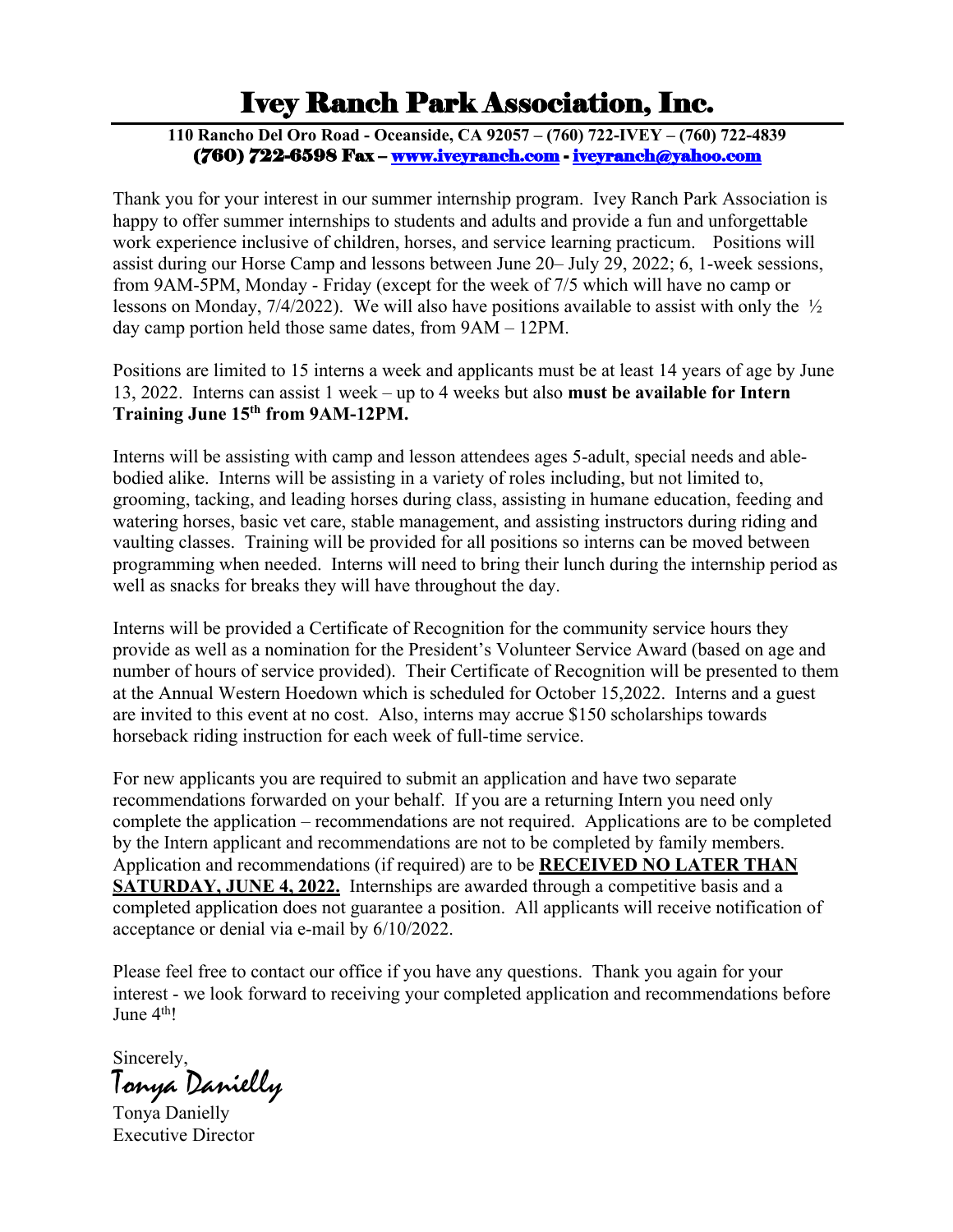# Ivey Ranch Park Association, Inc.

110 Rancho Del Oro Drive - Oceanside, CA 92057 – (760) 722-IVEY – (760) 722-4839 www.iveyranch.com - iveyranch@yahoo.com

# **Summer 2022 Internship Application**

| Name:                                                                                                                                |  |  |  |
|--------------------------------------------------------------------------------------------------------------------------------------|--|--|--|
| Address (home):                                                                                                                      |  |  |  |
| City, State, Zip Code:                                                                                                               |  |  |  |
| Home Telephone:                                                                                                                      |  |  |  |
| Cell Phone:<br><u>and the state of the state of the state of the state of the state of the state of the state of the state of th</u> |  |  |  |
| E-Mail:                                                                                                                              |  |  |  |
| Name / Address of School:                                                                                                            |  |  |  |
| Major (If Applicable)                                                                                                                |  |  |  |
| Age as of June 13, 2022 (if under 18) and Grade Level:                                                                               |  |  |  |
| Why do you want to participate in the Summer Internship Program at Ivey Ranch Park Association?                                      |  |  |  |
|                                                                                                                                      |  |  |  |
|                                                                                                                                      |  |  |  |
|                                                                                                                                      |  |  |  |
|                                                                                                                                      |  |  |  |
| What do you hope to take away from your internship?                                                                                  |  |  |  |
|                                                                                                                                      |  |  |  |
|                                                                                                                                      |  |  |  |
|                                                                                                                                      |  |  |  |
| Sessions begin the week of 6/20/22 and conclude the week of 7/29/22. Please indicate which week(s) you will be                       |  |  |  |
| (Please note if you are applying for 9AM-12PM only)                                                                                  |  |  |  |
|                                                                                                                                      |  |  |  |
| Ability, Leadership and Skills Assessment<br>List the names of groups or clubs that you have been associated with:                   |  |  |  |
|                                                                                                                                      |  |  |  |
| Awards or Honors received:                                                                                                           |  |  |  |
|                                                                                                                                      |  |  |  |
|                                                                                                                                      |  |  |  |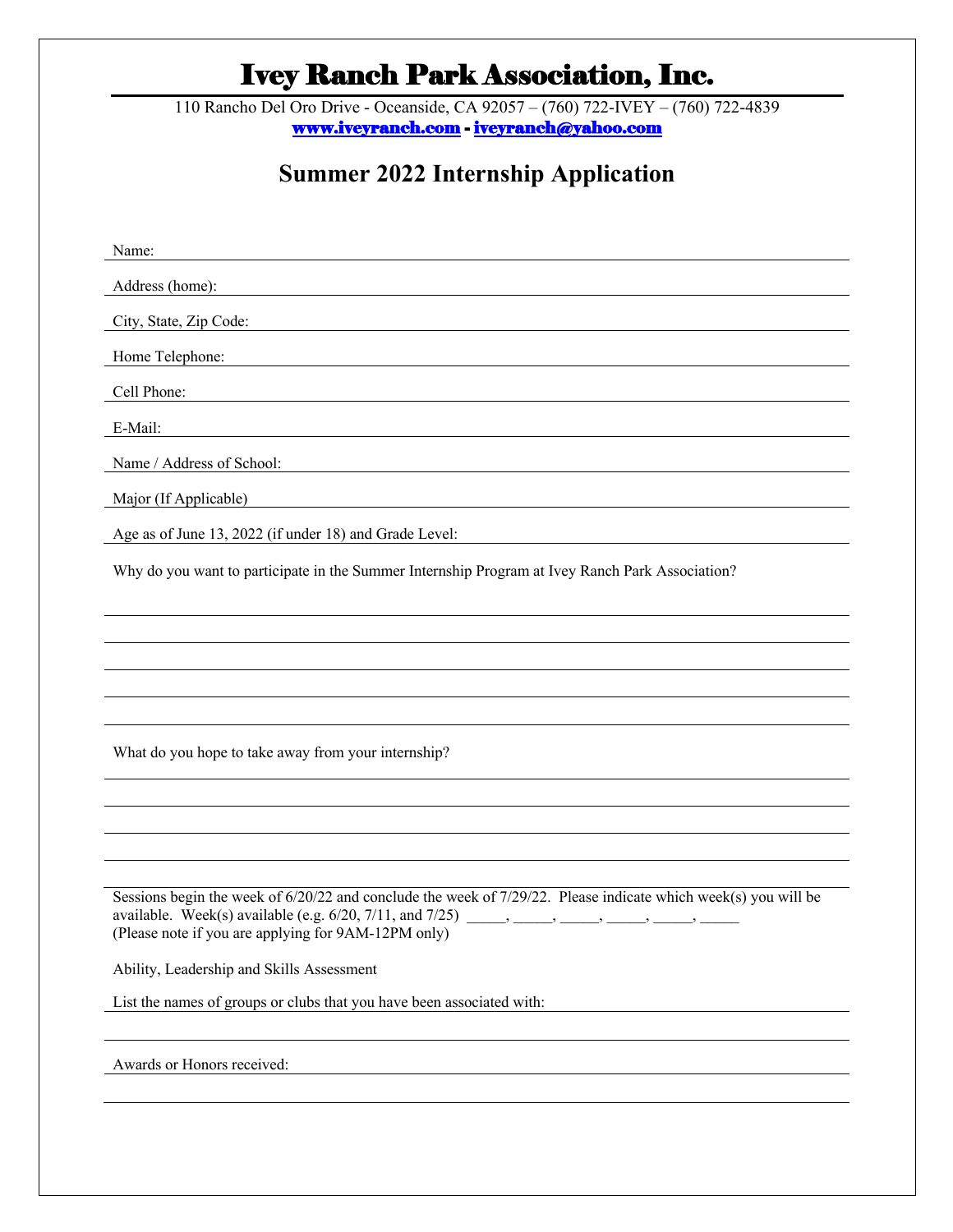Public speaking experience:

Teaching or leadership experience:

Horse handling or riding experience:

List family pets and animal experience:

**If you are a new Intern Applicant then you are required to get two recommendations from an adult (e.g. teacher, coach, employer, club leader, etc). Recommendation forms must be forwarded (email or standard mail) from the reference themselves. Internship Applicants are not to send references as part of their application nor can family members complete a reference. Recommendation forms must be returned by the due date of June 4, 2022 to be considered. Late forms will not be considered. Applicants will be notified via e-mail by June 10, 2022 of their acceptance or denial for program participation.**

**Name, e-mail address, and phone number of the references that completed your recommendation forms:**

|    | 1) Name                                                                                                                                                                                                                             |            |
|----|-------------------------------------------------------------------------------------------------------------------------------------------------------------------------------------------------------------------------------------|------------|
|    |                                                                                                                                                                                                                                     |            |
|    |                                                                                                                                                                                                                                     |            |
|    |                                                                                                                                                                                                                                     | Time known |
|    |                                                                                                                                                                                                                                     |            |
| 2) | Name                                                                                                                                                                                                                                |            |
|    |                                                                                                                                                                                                                                     |            |
|    | Phone Number <u>and</u> the state of the state of the state of the state of the state of the state of the state of the state of the state of the state of the state of the state of the state of the state of the state of the stat |            |
|    |                                                                                                                                                                                                                                     | Time known |

**Please send completed application to: Ivey Ranch Park Association Attn: Tonya Danielly, Executive Director 110 Rancho del Oro Drive Oceanside, CA 92057 iveyranch@yahoo.com**